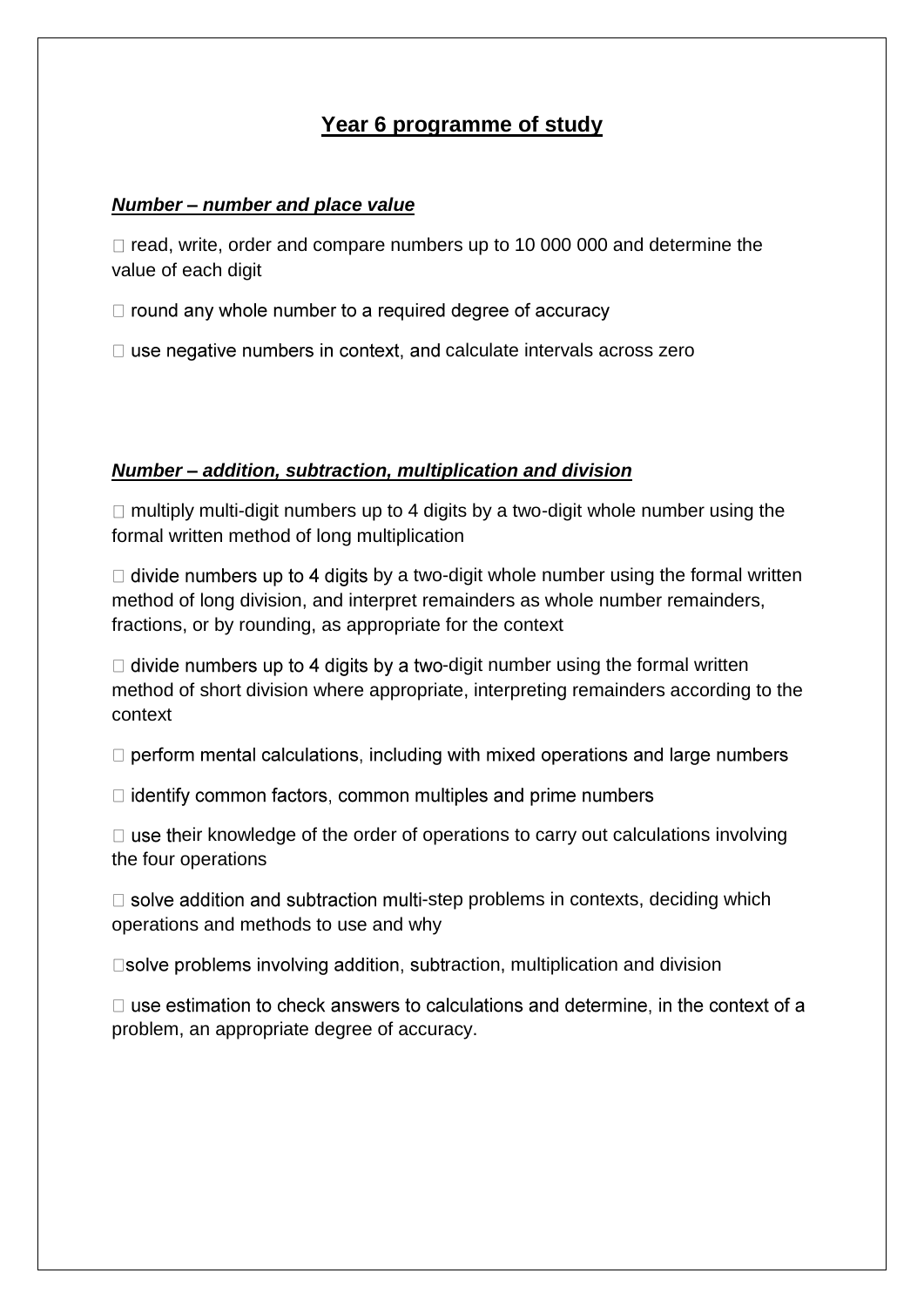# *Fractions*

 $\Box$  use common factors to simplify fractions; use common multiples to express fractions in the same denomination

 $\Box$  compare and order fractions, including fractions  $> 1$ 

□ add and subtract fractions with different denominators and mixed numbers, using the concept of equivalent fractions

 $\Box$  multiply simple pairs of proper fractions, writing the answer in its simplest form, (for example  $\frac{1}{4} \times \frac{1}{2} = 1/8$ 

divide proper fractions by whole numbers [for example,  $1/3 \div 2 = 1/6$ )

□ associate a fraction with division and calculate decimal fraction equivalents [for example, 0.375] for a simple fraction (for example, 3/8)

 $\Box$  identify the value of each digit in numbers given to three decimal places and multiply and divide numbers by 10, 100 and 1000 giving answers up to three decimal places multiply one-digit numbers with up to two decimal places by whole numbers

 $\Box$  use written division methods in cases where the answer has up to two decimal places

 $\Box$  solve problems which require answers to be rounded to specified degrees of accuracy

 $\Box$  recall and use equivalences between simple fractions, decimals and percentages, including in different contexts.

# *Ratio and proportion*

 $\Box$  solve problems involving the relative sizes of two quantities where missing values can be found by using integer multiplication and division facts

 $\Box$  solve problems involving the calculation of percentages [for example, of measures, and such as 15% of 360] and the use of percentages for comparison

 $\Box$  solve problems involving similar shapes where the scale factor is known or can be found

 $\Box$  solve problems involving unequal sharing and grouping using knowledge of fractions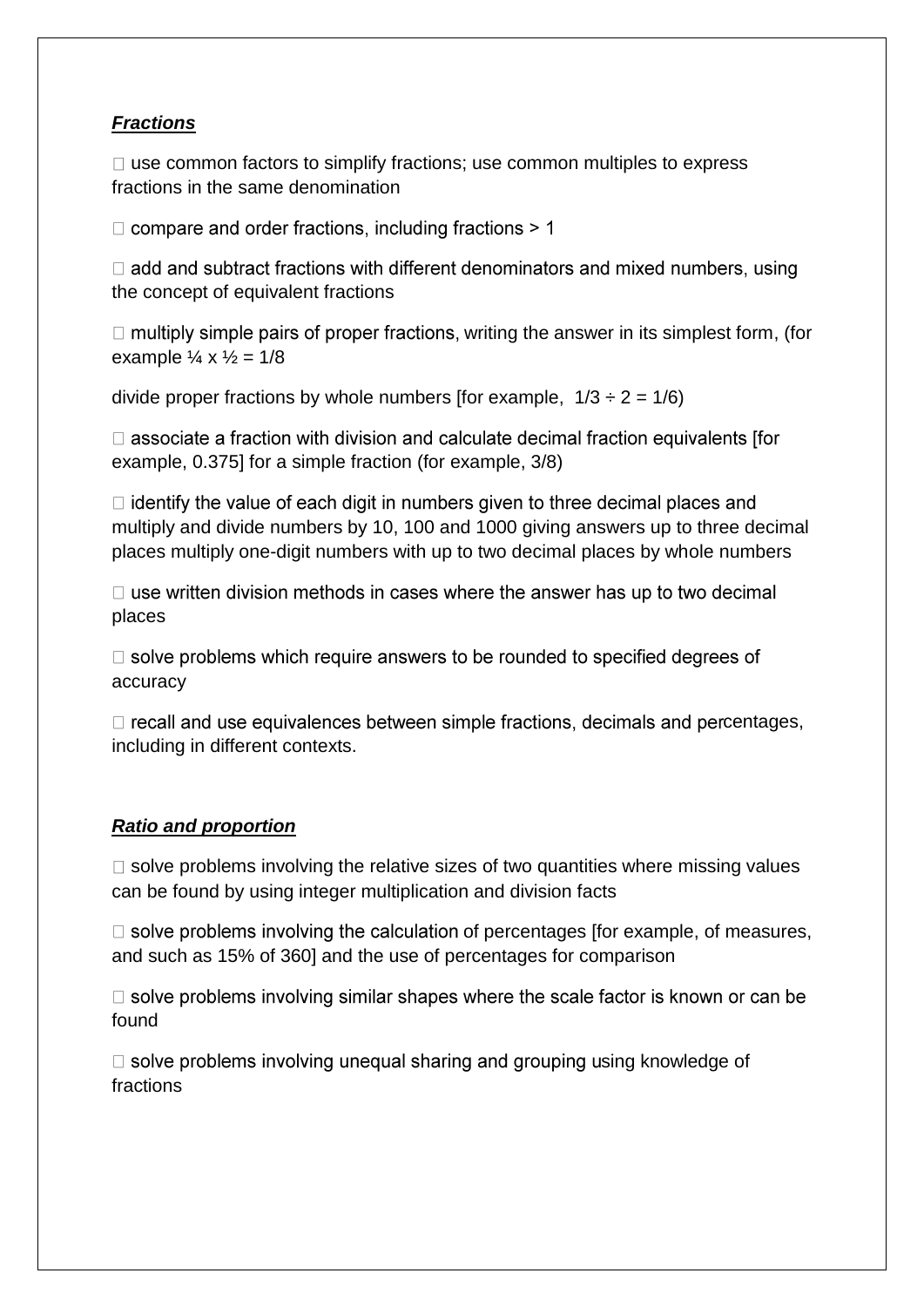### *Algebra*

- $\square$  use simple formulae
- $\Box$  generate and describe linear number sequences
- □ express missing number problems algebraically
- $\Box$  find pairs of numbers that satisfy an equation with two unknowns
- $\Box$  enumerate possibilities of combinations of two variables.

### *Measurement*

 $\Box$  solve problems involving the calculation and conversion of units of measure, using decimal notation up to three decimal places where appropriate

 $\Box$  use, read, write and convert between standard units, converting measurements of length, mass, volume and time from a smaller unit of measure to a larger unit, and vice versa, using decimal notation to up to three decimal places

 $\Box$  convert between miles and kilometres

 $\Box$  recognise that shapes with the same areas can have different perimeters and vice versa

 $\Box$  recognise when it is possible to use formulae for area and volume of shapes

 $\Box$  calculate the area of parallelograms and triangles

 $\Box$  calculate, estimate and compare volume of cubes and cuboids using standard units, including cubic centimetres (cm3) and cubic metres (m3), and extending to other units [for example,  $mm<sup>3</sup>$  and  $km<sup>3</sup>$ ].

#### *Geometry – properties of shape*

 $\Box$  draw 2-D shapes using given dimensions and angles

 $\Box$  recognise, describe and build simple 3-D shapes, including making nets

 $\Box$  compare and classify geometric shapes based on their properties and sizes and find unknown angles in any triangles, quadrilaterals, and regular polygons

 $\Box$  illustrate and name parts of circles, including radius, diameter and circumference and know that the diameter is twice the radius

 $\Box$  recognise angles where they meet at a point, are on a straight line, or are vertically opposite, and find missing angles.